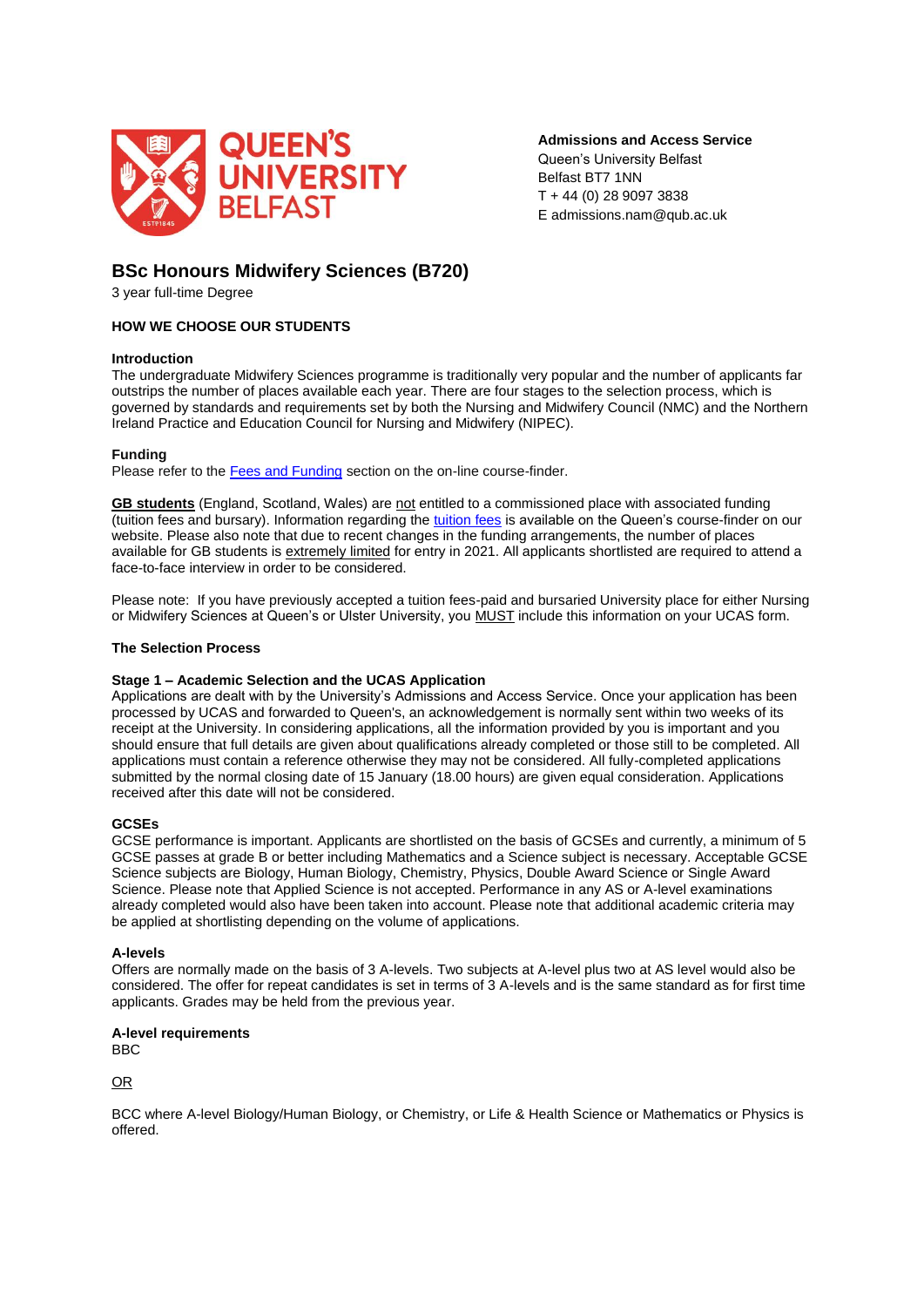A-level General Studies and A-level Critical Thinking would not normally be considered as part of a three A-level offer and, although they may be excluded where an applicant is taking 4 A-level subjects, the grade achieved could be taken into account if necessary in August/September.

# **Combination of A-level plus BTEC Level 3 Qualifications**

Applicants offering two A-levels and one BTEC Subsidiary Diploma/National Extended Certificate (or equivalent qualification), or one A-level and a BTEC Diploma/National Diploma (or equivalent qualification) will also be considered. Offers will be made in terms of performance in individual BTEC units rather than the overall BTEC grade(s) awarded. Please note that a maximum of one BTEC Subsidiary Diploma/National Extended Certificate (or equivalent) will be counted as part of an applicant's portfolio of qualifications. The normal GCSE profile will be expected.

#### **Other qualifications**

Applicants offering other qualifications, such as BTEC Level 3 Extended Diploma / National Extended Diploma, BTEC Higher National Certificates and Diplomas, the International Baccalaureate, Irish Leaving Certificate, Access courses, Foundation degrees, and Open University credits, will also be considered. Please note that the same GCSE profile is usually expected of those candidates taking the BTEC Level 3 Extended Diploma / National Extended Diploma qualification. For Graduates and those offering a Higher National Diploma, some flexibility may be allowed in terms of GCSE profile but all candidates must have GCSE Mathematics and a GCSE Science subject as above at a minimum of a grade B.

# **Edexcel BTEC Level 3 Extended Diploma (QCF)**

QCF Level 3 BTEC Extended Diploma: offers are made on the basis of successful completion (180 credits at Level 3) with 80 credits at Distinction grade and 100 credits at Merit grade.

# **Edexcel BTEC Level 3 National Extended Diploma (RQF)**

RQF Level 3 BTEC National Extended Diploma: offers are made on the basis of successful completion (1080 guided learning hours – GLH) with at least 420 GLHs at Distinction grade (with a minimum of 240 GLHs in externally assessed units) and 660 GLHs at Merit grade.

# **Irish Leaving Certificate**

Offers are based on a minimum of 5 Highers, as follows:

- Higher Level: H3H3H3H3H4 (no relevant Science) OR
- Higher Level: H3H3H3H4H4 including Biology, Chemistry, Mathematics or Physics)

All applicants: if not offered at Higher Level then Ordinary Level grade 03 in Mathematics and a Science subject is necessary.

#### **International Baccalaureate**

Offers are based on a minimum of 3 Highers, as follows:

- 30 points overall including 5,5,5 at Higher Level (no relevant Science at HL); OR
- 29 points overall including 5,5,5 at Higher Level including relevant Science at HL.

All applicants: if not offered at Higher Level, then Standard Level grade 5 in Mathematics and a Science subject is necessary.

#### **Access course**

Applicants offering Access/Certificate in Foundation Studies courses will be considered individually on their own merits. Access Courses are designed for adults who left formal education without the qualifications needed for entry to higher education, who did not progress beyond Level 3 qualifications, e.g. A-levels, and who are returning to study after a significant break (normally a minimum of two years). Where offers are made, these are based on completion of the full qualification, which is normally available on a one-year, full-time or two-years, part-time basis.

#### Access course requirements:

65% where the course contains two units of Biology or Chemistry or Physics or 70% where the course contains one unit of Biology or Chemistry or Physics.

Applicants offering Access course qualifications must also have a grade B at GCSE in both Mathematics and a Science subject or an equivalent qualification acceptable to the University. Within an Access programme, 70% in NICATS Mathematics and 70% in a Level 3 Biology or Chemistry or Physics module would fulfil the GCSE Mathematics and Science requirements.

#### **BTEC HNC and HND**

Some flexibility may be allowed in terms of GCSE profile but all candidates must have GCSE Mathematics and a GCSE Science subject as above at a minimum of a grade B.

HNC requirements: successful completion with a Merit grade in each unit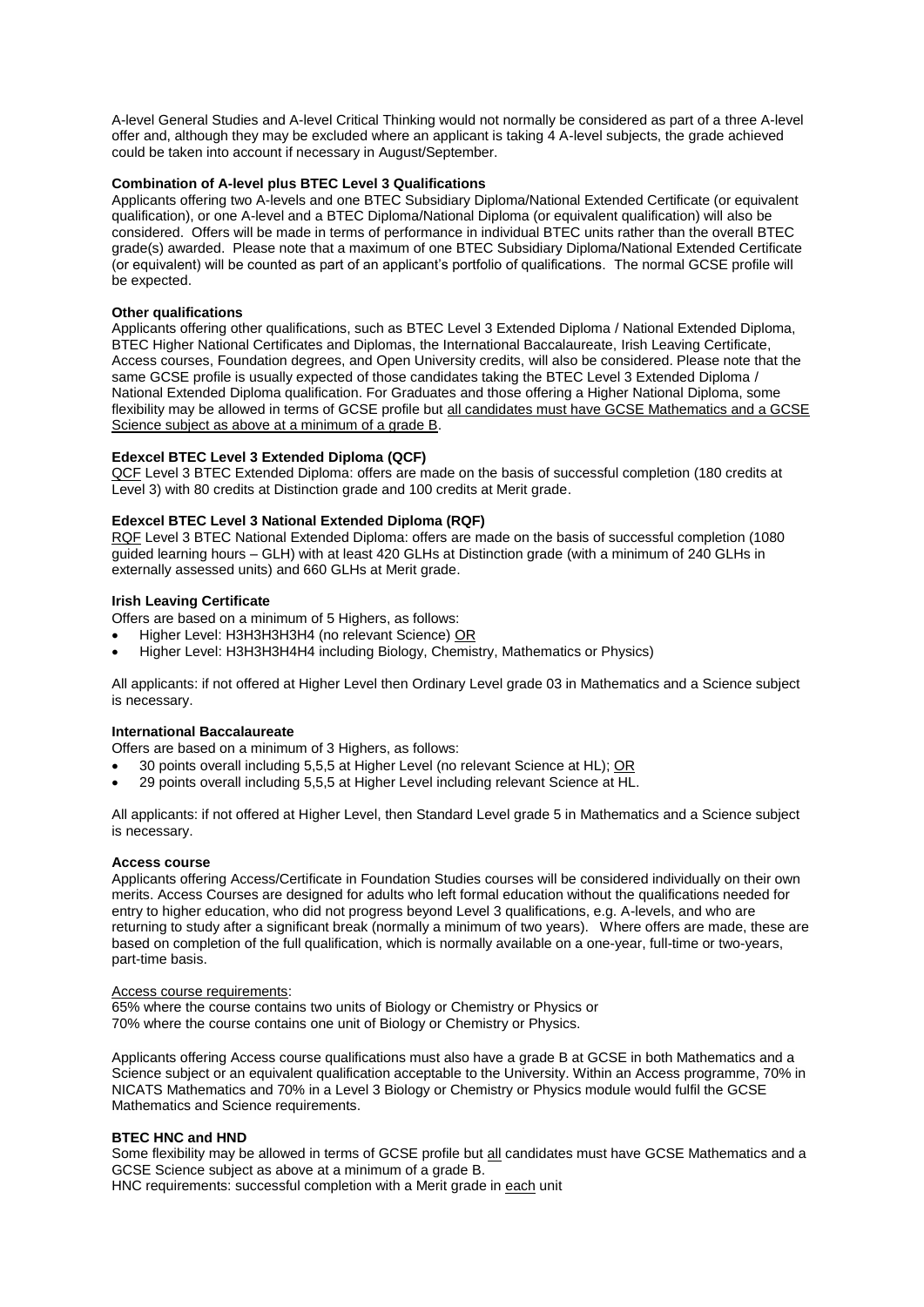HND requirements: successful completion with 12 Merits and 4 Passes

### **Foundation Degree**

Where offers are made, these are based on completion of the full qualification, which is normally two-years fulltime. A minimum of 50% overall is necessary. Applicants must also have a minimum of a grade B in both GCSE Mathematics and a GCSE Science subject.

# **Degree**

Honours Degree (minimum 3<sup>rd</sup> class); Ordinary Degree (Pass). Applicants must also have a minimum of a grade B in both GCSE Mathematics and a GCSE Science subject.

### **Open University credits**

Minimum of 120 OU credits at Level 1. Applicants must also have a minimum of a grade B in both GCSE Mathematics and a GCSE Science subject.

#### **Stage 2 – Review of the UCAS Personal Statement**

Applicants who meet the initial academic selection criteria are subject to UCAS Personal Statement review. The Personal Statement is assessed and graded by a member of academic staff within the School of Nursing and Midwifery and will form part of the overall assessment of your eligibility. The Personal Statement is an opportunity for the applicant to clearly identify their personal desire and motivation for a career in Midwifery Sciences. It would be important as part of this, that the applicant is able to indicate their expectations of the course and their readiness to undertake their chosen career. This would include appropriate evidence of skills and attributes which they feel would make them a suitable candidate.

The School of Nursing and Midwifery will look for applicants to demonstrate the following in their Personal Statements:

- Personal desire for a career in Midwifery
- Motivation for Midwifery
- Expectations of the course and Midwifery as a profession
- Readiness for the course
- Interpersonal skills
- Self-awareness
- Decision making affecting self and others

Those who meet the academic criteria and pass the assessment of their Personal Statement, will be called for interview to assess their suitability for Midwifery Sciences training (Stage 3). Invitations for interview are sent directly to the applicant by the School of Nursing and Midwifery, from early February through to March.

#### **Stage 3 – Interview**

The interview will take the form of Multiple Mini Interviews (MMIs) and are designed to test values-based skills such as communication, empathy, listening, etc. There will be eight stations, including one rest station. A number of the stations will have Simulated Patients and you will be given specific scenarios that you will be required to manage or respond to. The format will be as follows:

- You will arrive and register for interview you will need photo ID.
- You will sign a confidentiality agreement.
- You will be directed to a waiting room, where you will receive a briefing on the MMIs process.
- You will leave all of your belongings, in a locked waiting room, and you will be directed to one of the interview circuits, which will be labelled by colour.
- There will be eight stations within each circuit, and you will progress between each one, spending five minutes at each.
- There will be one minute to prepare for each station and read the instructions; then you will enter and begin.
- There will be a rest station to allow you to gather your thoughts.
- When you have completed all of the stations you will go back to the waiting area, collect your belongings, and there will be an opportunity to feed back or ask questions. You will be expected to keep details of the interview stations confidential; any breach will be treated extremely seriously and you may be putting your chance of a place on the programme at risk.

The questions are not technical – they are designed to find out if you would make a good midwife and to find out why you have chosen this career. At each station an examiner will use a grid to record scores on each aspect of your performance. The Simulated Patients will provide examiners with feedback but they do not contribute to the overall score.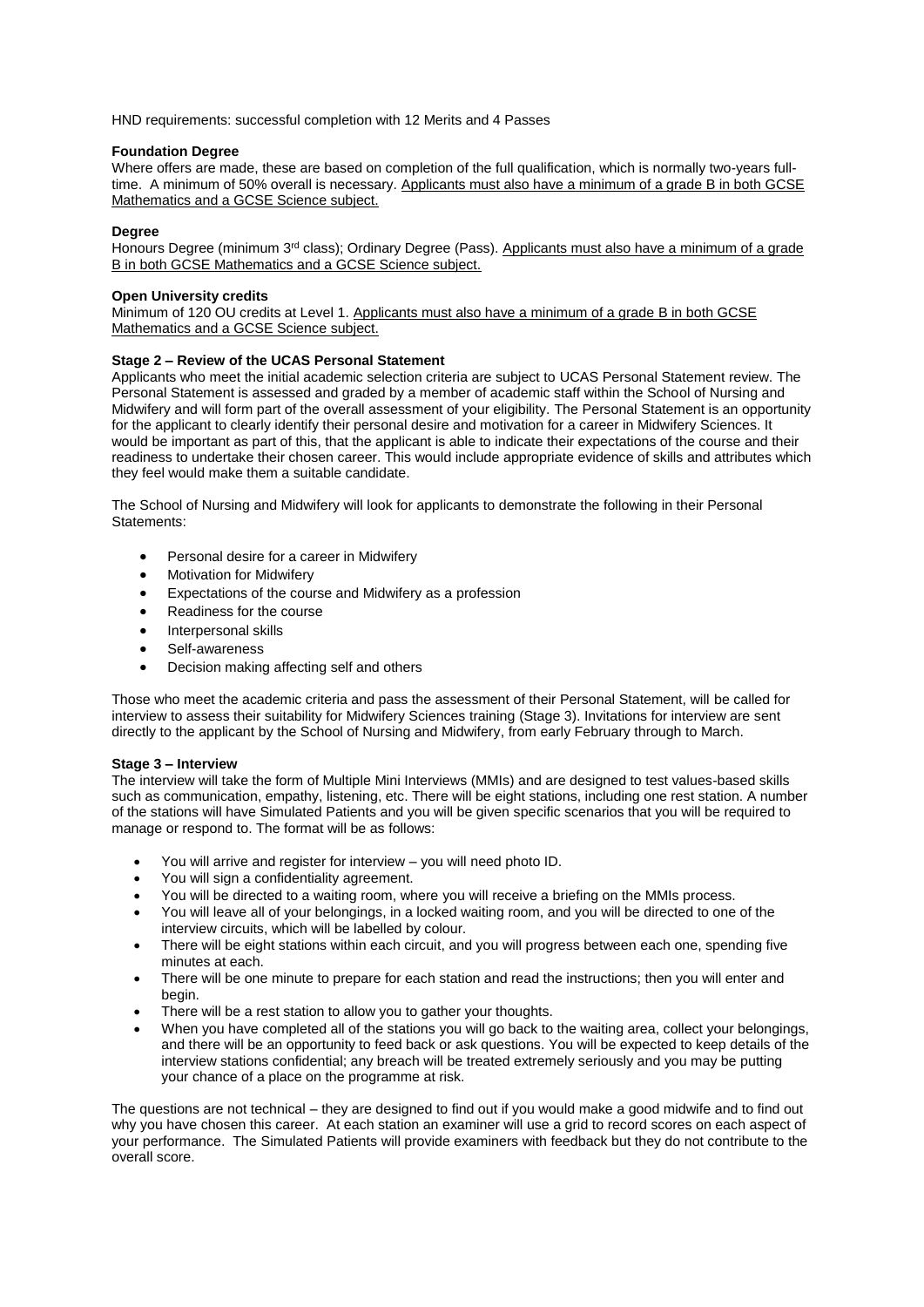#### **Stage 4 – Offers**

Due to the lengthy selection procedure, offers will not be made until the UCAS deadline early May 2021. If you have already received offers from other institutions you do not need reply to any of these offers until after you have received the final decision from all of your UCAS choices. Do take the time to consider each one carefully.

Offers are made on the basis of rank interview score, and are subject to satisfactory Occupational Health Assessment and Criminal Records check (Access NI Enhanced Disclosure Check) and verification of qualifications.

#### **Decisions**

Decisions for applicants who have been unsuccessful academically, or in the Personal Statement or at Interview will be made on an on-going basis and notified to the applicant via UCAS. We will inform you as soon as possible if you have been unsuccessful at any stage, although please note that those who are unsuccessful following Interview will not normally know until the UCAS deadline in early May 2021.

#### **Deferred Entry**

Due to the demand for places and the lengthy selection process, applications for deferred entry are not considered.

#### **Transfers**

The School of Nursing and Midwifery does not normally consider transfers with advanced entry from other Midwifery Sciences degree programmes.

#### **For all applicants**

All applicants must meet the academic Entrance Requirements by 31 August 2021.

Additional academic criteria may be applied at shortlisting depending on the volume of applications.

If you can not find the information you need here, please contact the Admissions and Access Service here, giving full details of your qualifications and educational background: admissions.nam@qub.ac.uk.